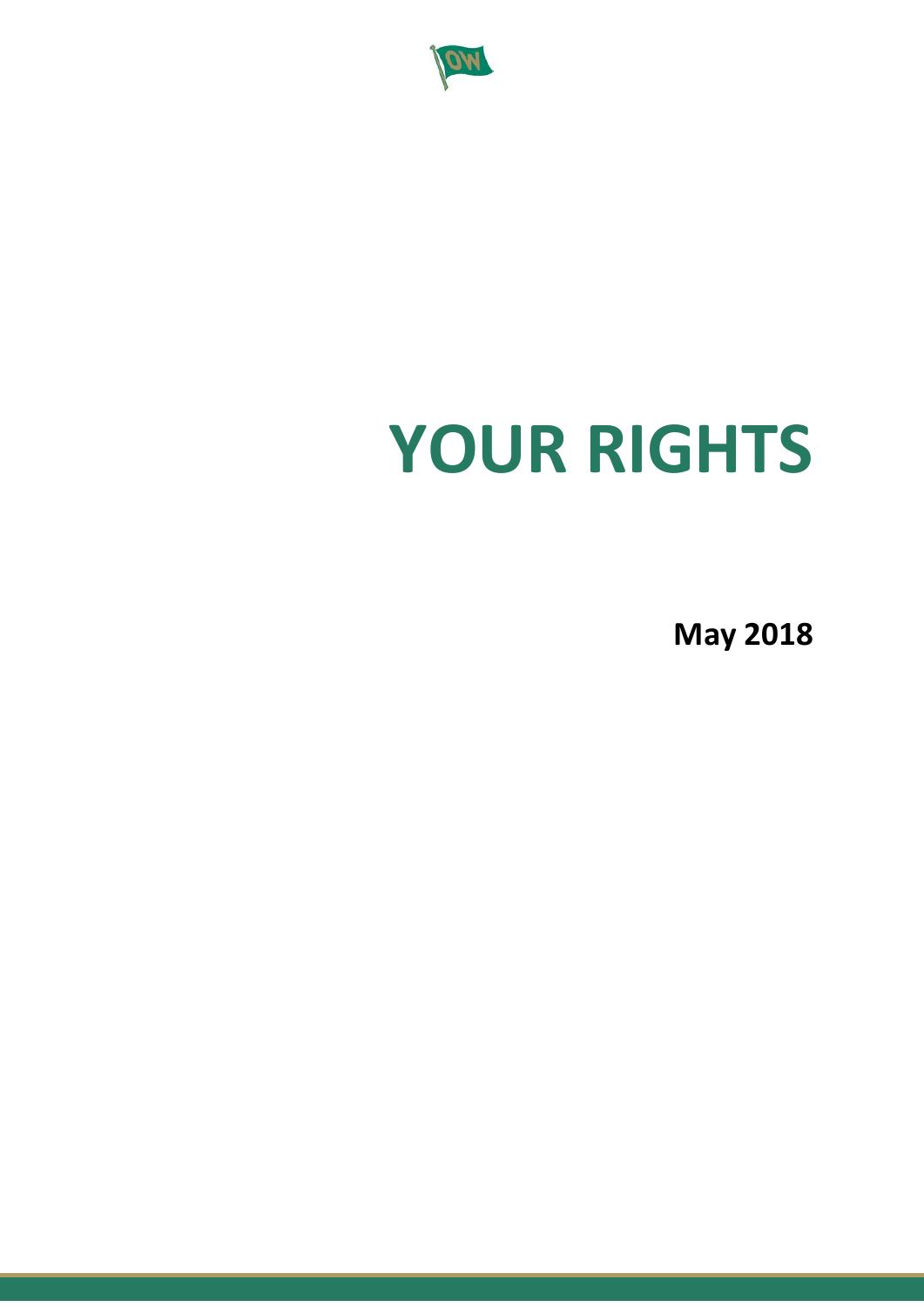#### **INDEX**